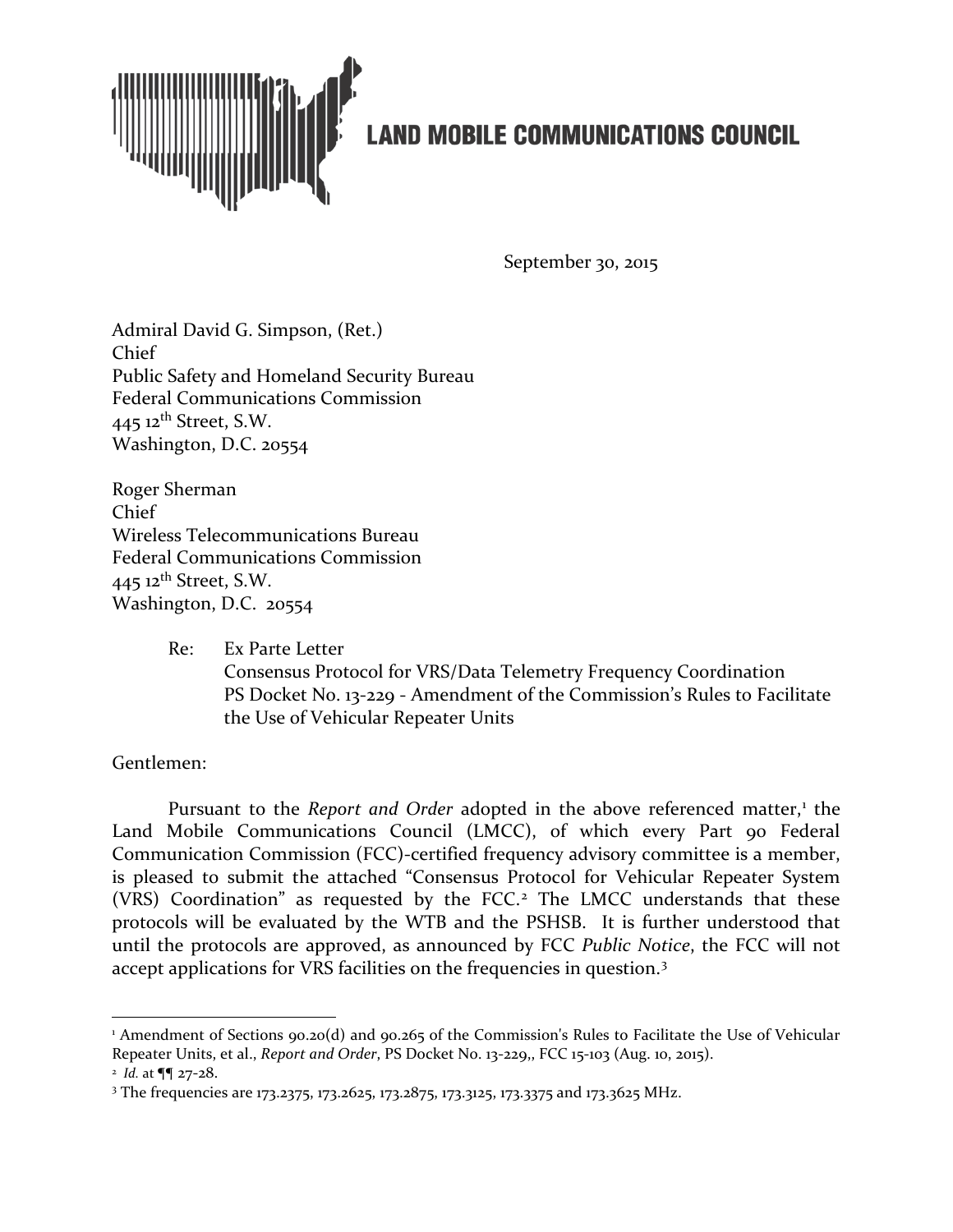Upon acceptance, the LMCC will post the protocols on its website [\(www.lmcc.org\)](http://www.lmcc.org/) to enhance industry awareness of the FCC rule changes and the spectrum opportunity for both VRS and data telemetry systems. We look forward to responding to any questions the Bureaus may have regarding the proposed VRS consensus coordination protocols.

Sincerely,

*Greg Kunkle* 

President

Attachment

cc: LMCC Membership David Furth, FCC Scot Stone, FCC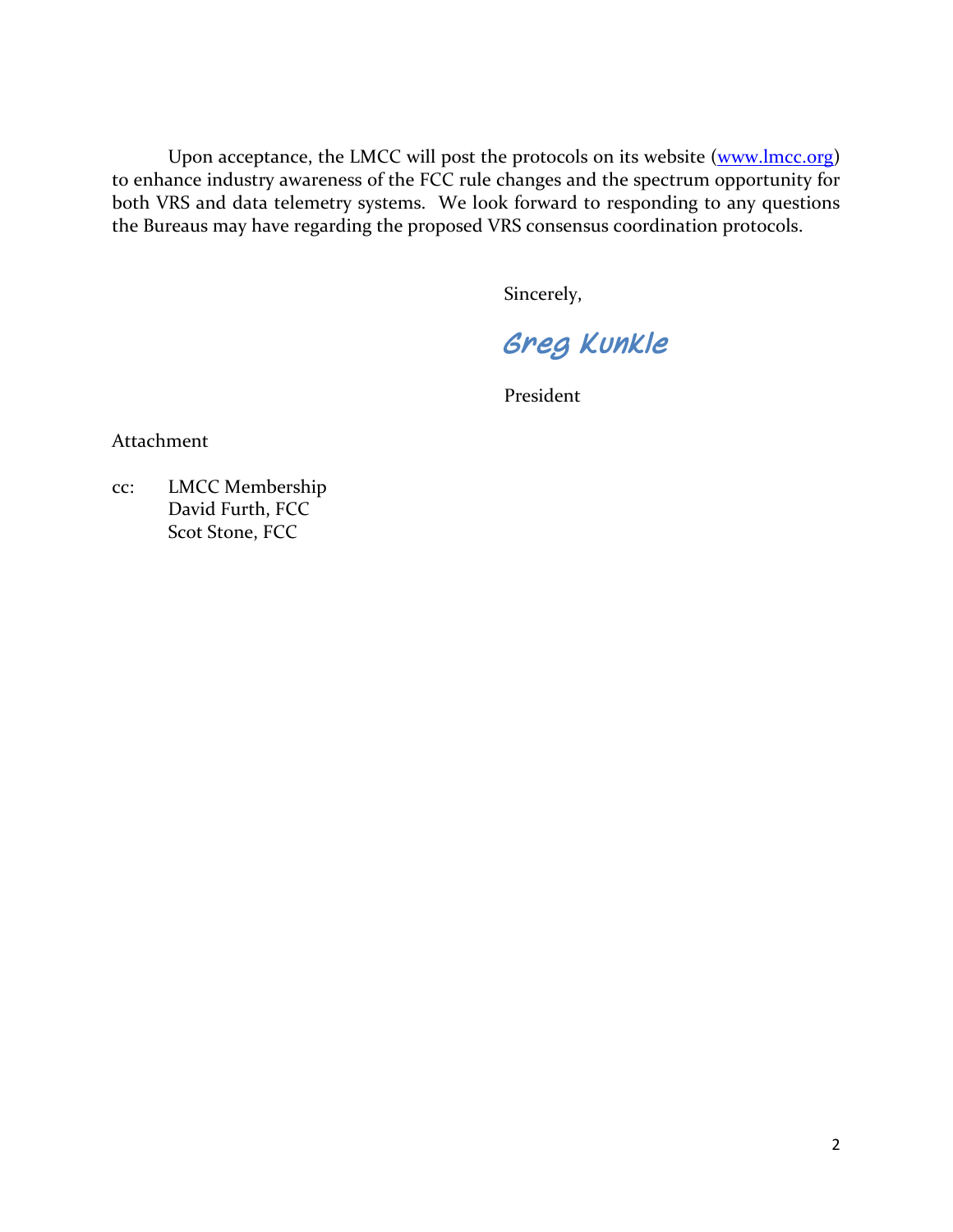## **Land Mobile Communications Council Consensus Protocol for VRS/Data Telemetry Frequency Coordination**

## **General Procedures**

- Data telemetry to VRS and VRS to data telemetry frequency coordination analyses shall recognize each other as exclusive systems given the incompatibility of these technologies; therefore, the frequency coordination protocols will follow the regulatory guidelines in FCC Rule Section  $90.175(b)(4)$  that pertain to mobile repeater station operations, and FCC Rule Section 90.187 that are applicable to VHF co-channel systems seeking exclusive use operations.
- Data telemetry to data telemetry and VRS to VRS frequency coordination protocols should follow individual coordinator policies associated with shared channel certifications and the FCC expectation "that coordinators will assign [VRS] users in the same area to the same channel if the channel is not loaded to full capacity and interference would not result, even if this means that the two entities' use would exceed the 50 unit loading capacity."[4](#page-2-0)
- Wide-area or state-wide VRS systems (those whose areas of operation are not defined by a county or an 80 km or less area around fixed coordinates) will be classified as secondary by the FCC, but it is recommended that applicants and/or incumbent licensees be notified about secondary use operations in their area.
- Special attention should be paid to the location of remote telemetry facilities as many use directional antennas, especially when near the outer limit of the base/fixed station coverage. More detailed analyses might allow closer assignment of VRS and data telemetry systems while causing no interference to telemetry operations.

## **Frequency Coordination Process**

Step  $1$  – If the distance between a VRS facility (proposed or incumbent) and a data telemetry facility base/fixed station (proposed or incumbent) is 160 km (100 miles) or greater as measured from the closest point of the VRS area of operation, as defined by either a County border or the edge of a maximum area of operation limited to a 80 km distance from center coordinates of normal day-to-day operations, to the telemetry base/fixed stations, the application may be certified.

<span id="page-2-0"></span> <sup>4</sup> Amendment of Sections 90.20(d) and 90.265 of the Commission's Rules to Facilitate the Use of Vehicular Repeater Units, et al., *Report and Order*, PS Docket No. 13-229, FCC 15-103 at ¶34 (Aug. 10, 2015).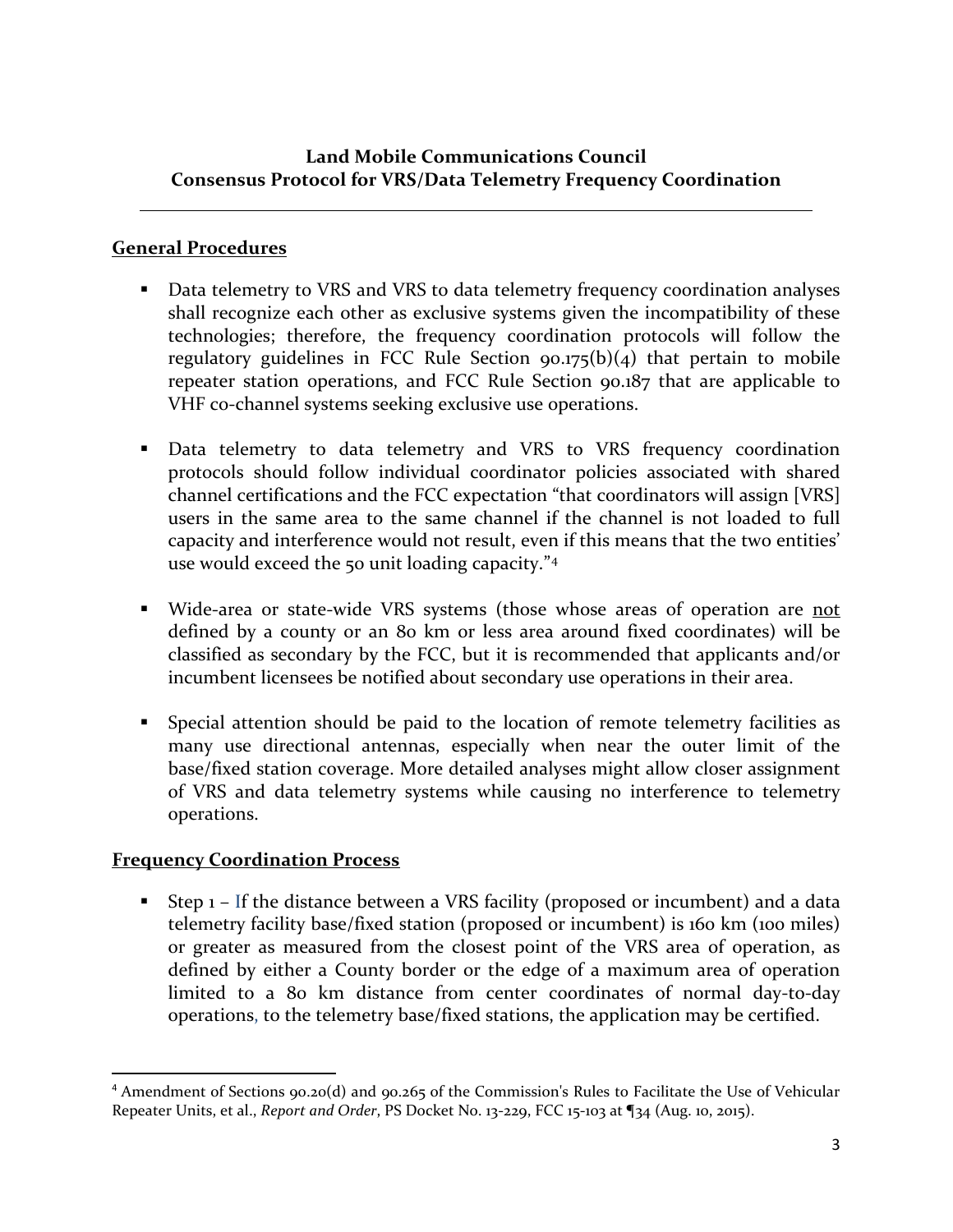- Step 2 Should proposed and incumbent primary systems be closer than 160 km (100 miles), then an application may be certified if the 19 dbuV/m (50,10) interference contour calculated from a telemetry system's (proposed or incumbent) fixed stations do not overlap (proposed or incumbent) primary VRS areas of operation. The 19 dbuV/m  $(50,10)$  interference contour shall be performed using generally accepted engineering practices and standards.
- Step  $3$  If the frequency coordination analysis fails Step 2, applications may be certified if accompanied by a letter of consent from all licensees whose systems could not be protected pursuant to the analysis required in Step 2.